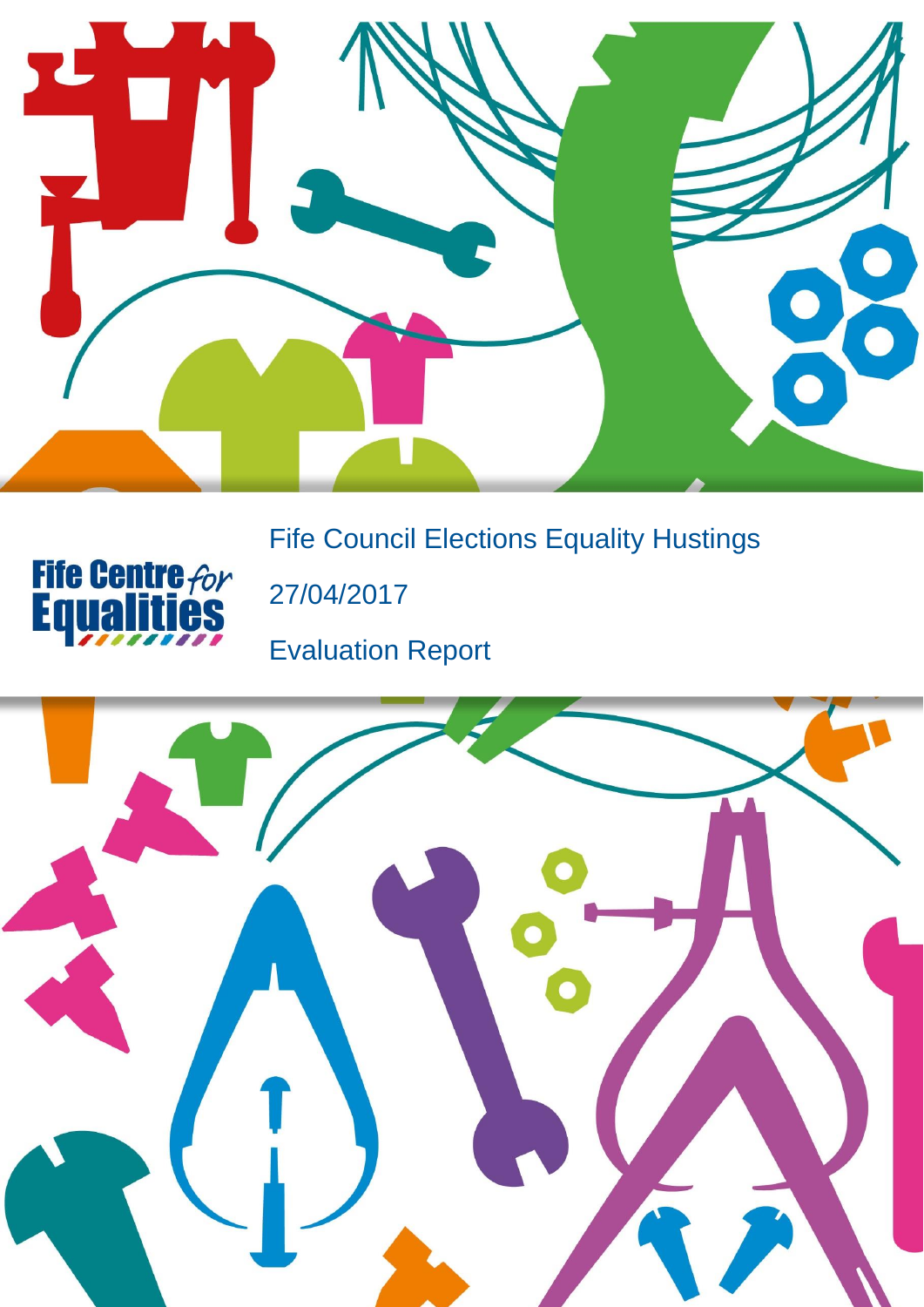# **Equality Hustings: Quiz Your Candidates**

# **Evaluation Report**

FCE hosted an election hustings for the Local Council elections of May 2017 with the aim of giving members of the community the opportunity to quiz the candidates on a range of equality topics.

# **Key Action**

 Provide a safe and inclusive platform for individuals and community groups to engage with policy makers in matters of local public policy

### **Impact**

 **Contribution to Strategic Outcome 2:** Individuals and groups feel better connected and are able to contribute to public policy and the planning and delivery of local services.

## **Programme**

- 18:00 Refreshments
- 18:30 Welcome and Quick Poll
- 18:45 First Panel:
- 1. Independent
- 2. Scottish Conservative and Unionist Party
- 3. Scottish Green Party
- 4. Scottish Labour Party
- 5. Solidarity
- 19:30 Comfort Break
- 19:45 Second Panel:
- 1. Independent
- 2. Scottish Liberal Democrats
- 3. Scottish Libertarian Party
- 4. Scottish National Party
- 5. Independent
- 20:30 Quick Exit Poll / Debate Ends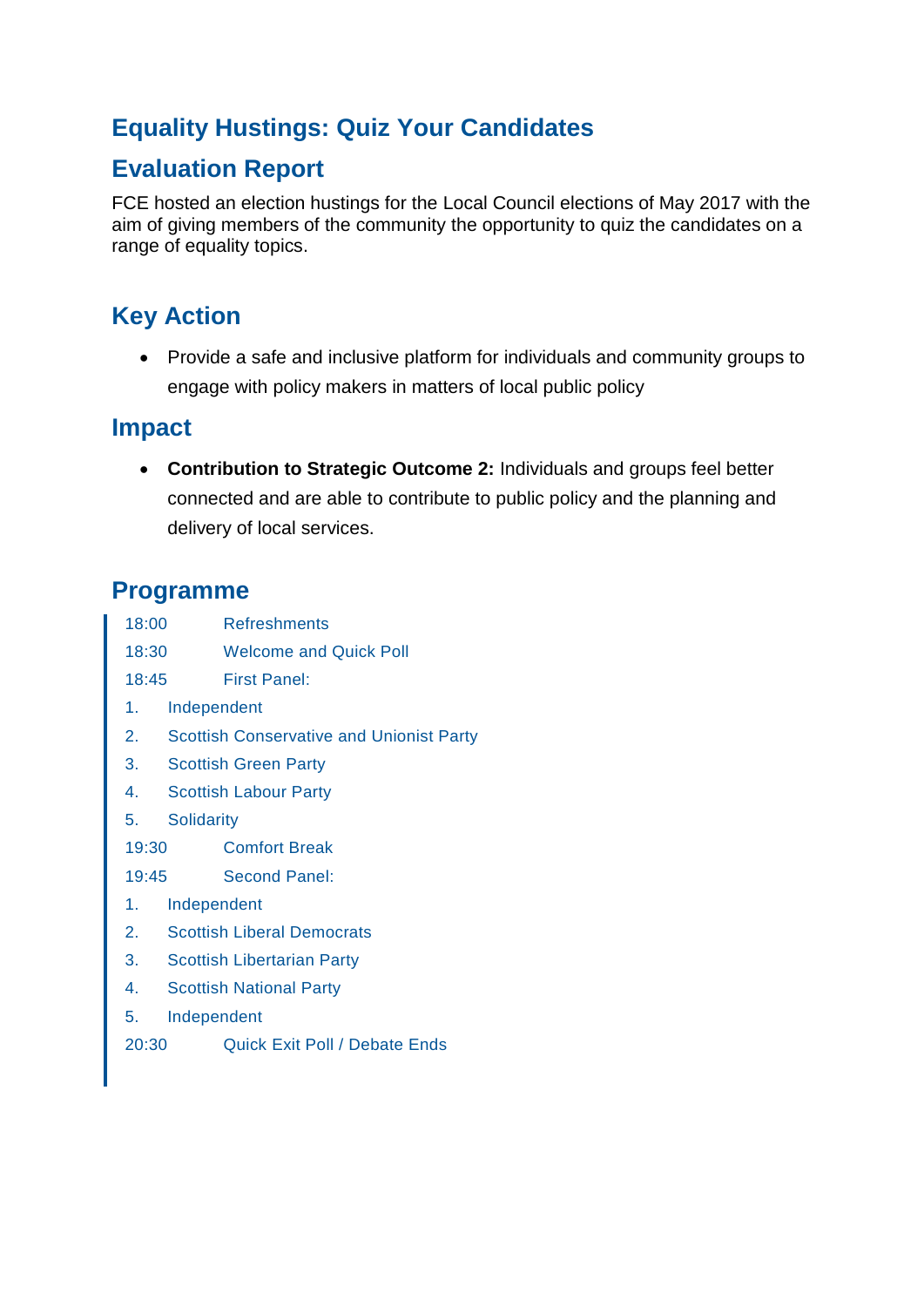# **Speakers**

FCE set the event as a public and open meeting. An estimated 40 people attended the session, with candidates from the following political parties:

**Bill Brown (Independent) Craig Duncan (Solidarity) Judy Hamilton (Labour) Neale Hanvey (Scottish National Party) Lauren Jones (Liberal Democrat) Calum Paul (Scottish Libertarian Party) Daniel Penman (Independent) Marie Penman (Independent) David Ross (Conservative) Lorna Ross (Greens)**



## **Welcome and Audience Poll**

Leah Ganley, FCE's Communications Officer welcomed all attendees and kicked off the hustings with a short poll of the audience to find out what issues matter to Fife voters. The following questions were asked: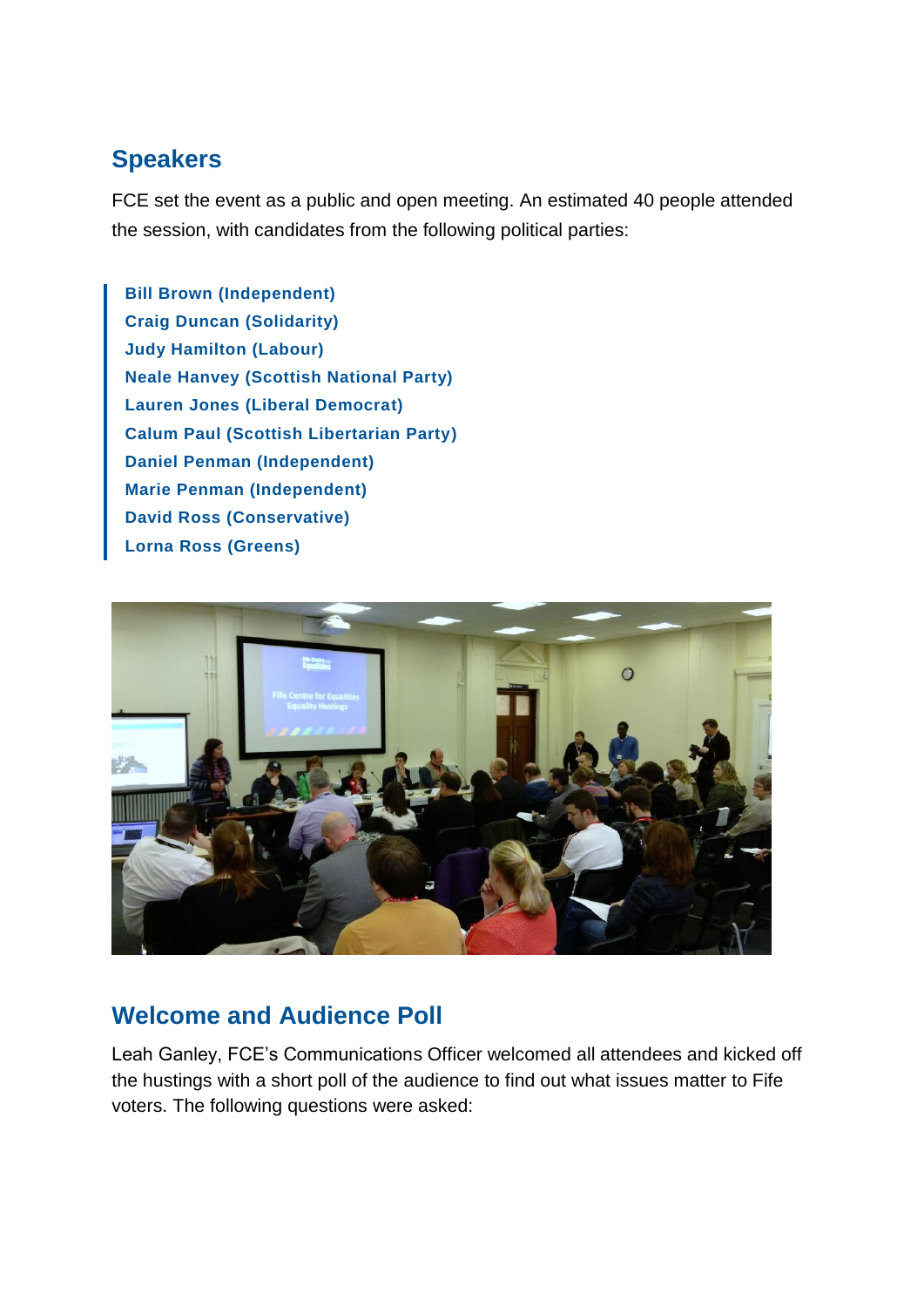### *1. Had you heard of Fife Centre for Equalities before this event?*

|               | Responses      |       |
|---------------|----------------|-------|
|               | <b>Percent</b> | Count |
| <b>YES</b>    | 57.89%         | 11    |
| <b>NO</b>     | 42.11%         | 8     |
| <b>Totals</b> | 100%           | 19    |

*2. Which issue do you rate as most important in the upcoming council election? (can vote for up to three issues)*

|                               | Responses |       |
|-------------------------------|-----------|-------|
|                               | Percent   | Count |
| Affordable<br>housing         | 16.67%    | 9     |
| <b>Tackling hate</b><br>crime | 7.41%     | 4     |
| <b>Transport</b>              | 1.85%     | 1     |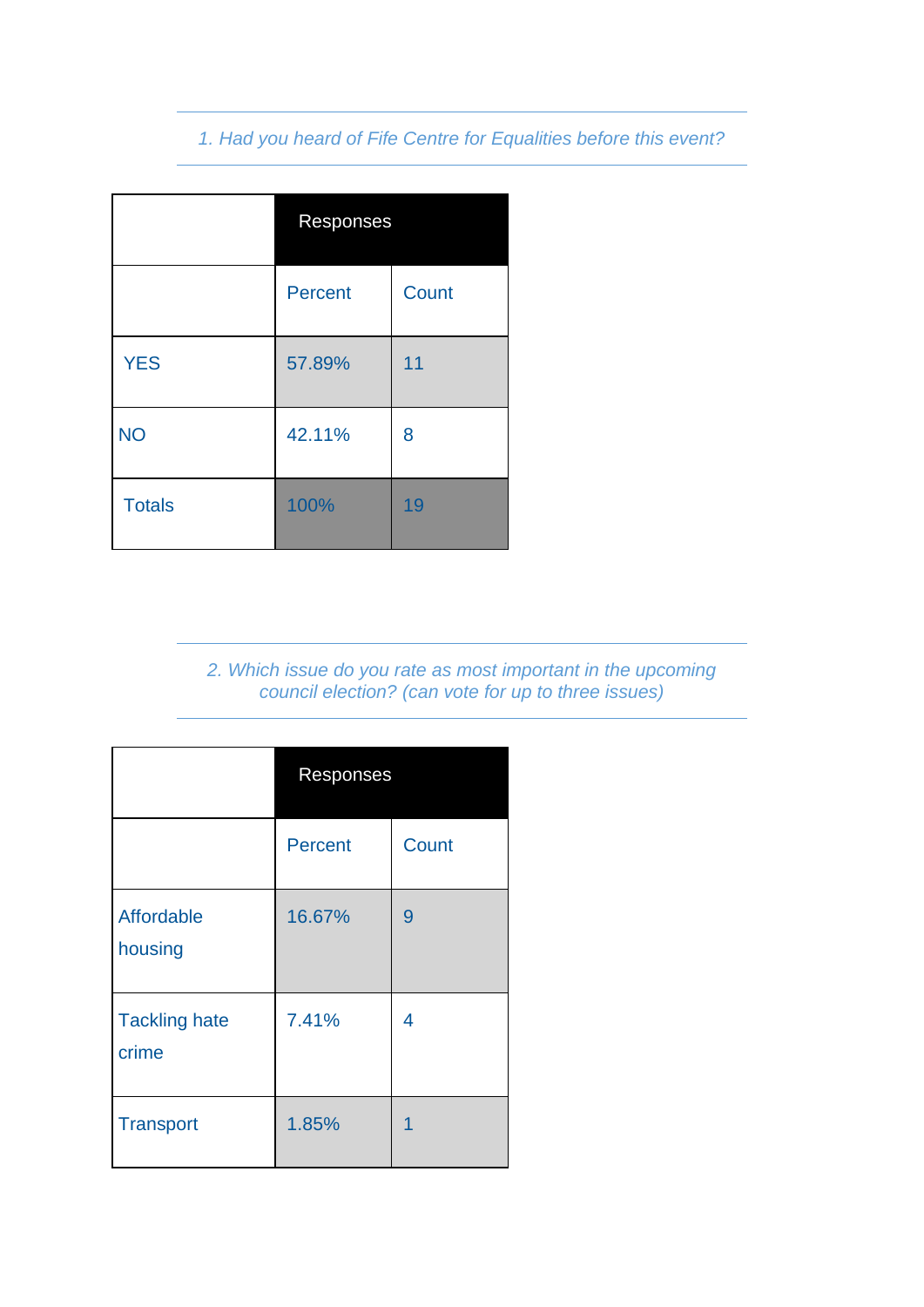| Inclusive<br>education         | 9.26%  | 5              |
|--------------------------------|--------|----------------|
| <b>Public spending</b><br>cuts | 22.22% | 12             |
| <b>Jobs</b>                    | 16.67% | 9              |
| <b>Welfare reform</b>          | 12.96% | $\overline{7}$ |
| End to gender<br>pay gap       | 3.7%   | $\overline{2}$ |
| <b>Accessible</b><br>services  | 9.26%  | 5              |
| <b>Other</b>                   | 0%     | 0              |
| <b>Totals</b>                  | 100%   | 54             |

#### *3. What factors influence who you will vote for? (can vote for up to three)*

|                   | <b>Responses</b> |       |
|-------------------|------------------|-------|
|                   | Percent          | Count |
| <b>Manifestos</b> | 22.45%           | 11    |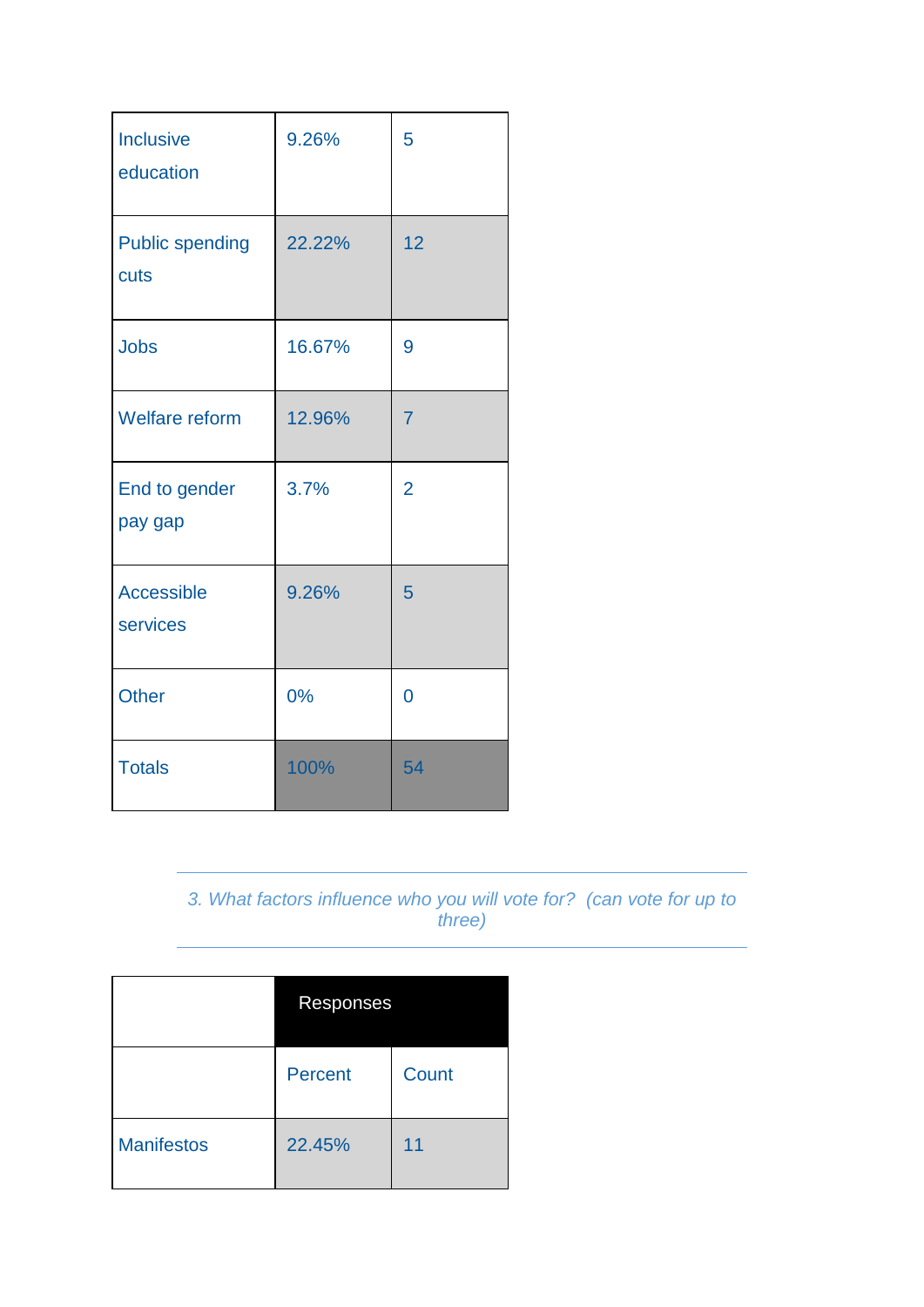| <b>Personal</b><br>knowledge of<br>candidate                | 14.29% | 7  |
|-------------------------------------------------------------|--------|----|
| Achievements of<br>previous<br>councillors of<br>same party | 16.33% | 8  |
| <b>Commitment to</b><br>local issues                        | 34.69% | 17 |
| <b>Commitment to</b><br>equality and<br>inclusion           | 12.24% | 6  |
| <b>Totals</b>                                               | 100%   | 49 |

*4. Do you know how to contact your local councillor?* 

|            | Responses      |       |
|------------|----------------|-------|
|            | <b>Percent</b> | Count |
| <b>YES</b> | 95.83%         | 23    |
| <b>NO</b>  | 4.17%          | 1     |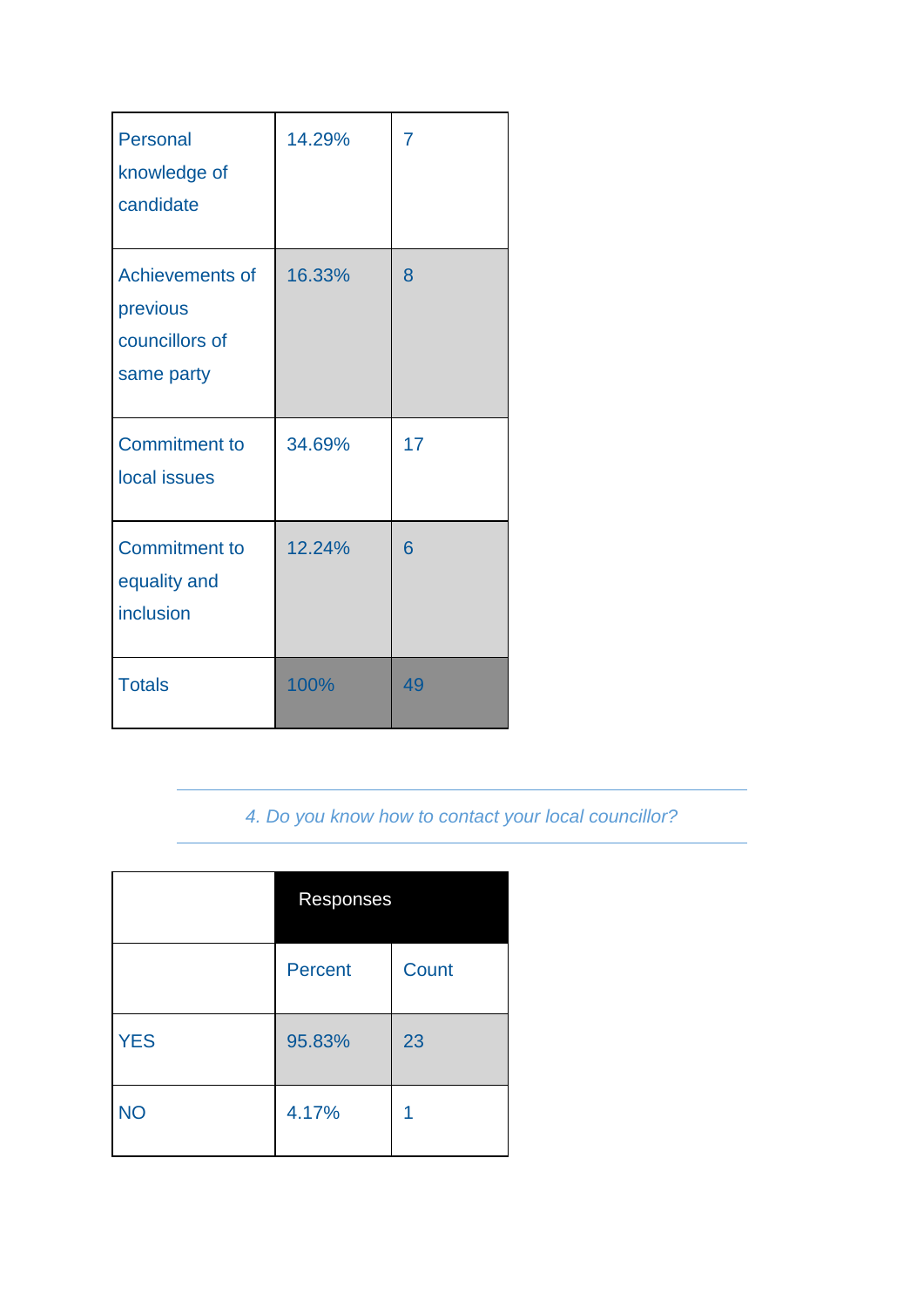| <b>Totals</b><br>100%<br>24 |  |
|-----------------------------|--|
|-----------------------------|--|

#### *5. Have you contacted your local councillor in the past?*

|               | Responses      |       |
|---------------|----------------|-------|
|               | <b>Percent</b> | Count |
| <b>YES</b>    | 50%            | 10    |
| <b>NO</b>     | 50%            | 10    |
| <b>Totals</b> | 100%           | 20    |

#### *6. On a scale of 1 to 5, with 5 being extremely positive and 1 being extremely poor, how would you rate your experience when contacting your councillor?*

|                              | Responses |       |
|------------------------------|-----------|-------|
|                              | Percent   | Count |
| <b>Extremely</b><br>positive | 22.73%    | 5     |
| Good                         | 18.18%    | 4     |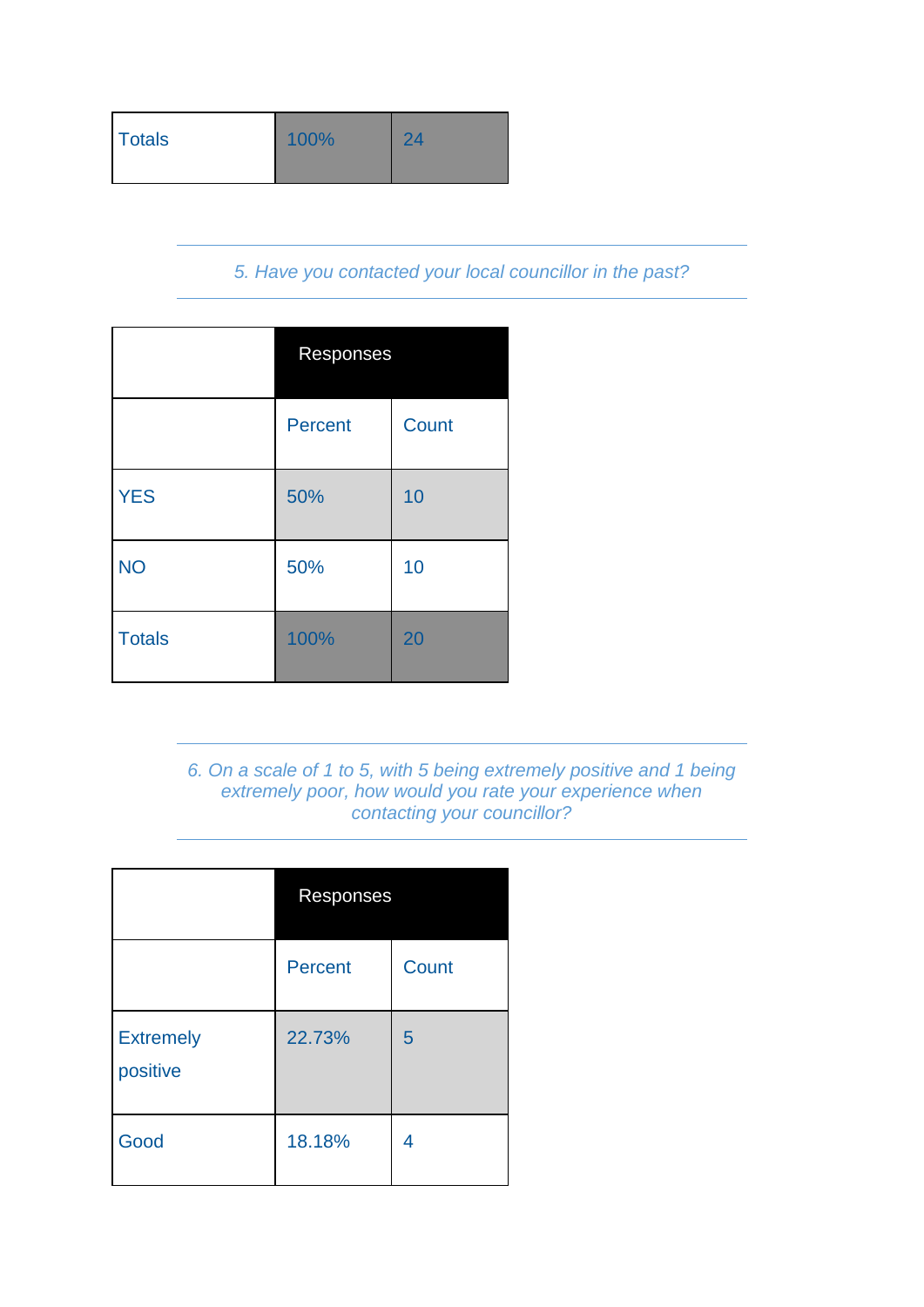| Average               | 9.09%  | $\overline{2}$ |
|-----------------------|--------|----------------|
| <b>Quite poor</b>     | 4.55%  | 1              |
| <b>Extremely poor</b> | 4.55%  | 1              |
| N/A                   | 40.91% | 9              |
| <b>Totals</b>         | 100%   | 22             |

### *7. Which party do you intend to vote for on 4 May?*

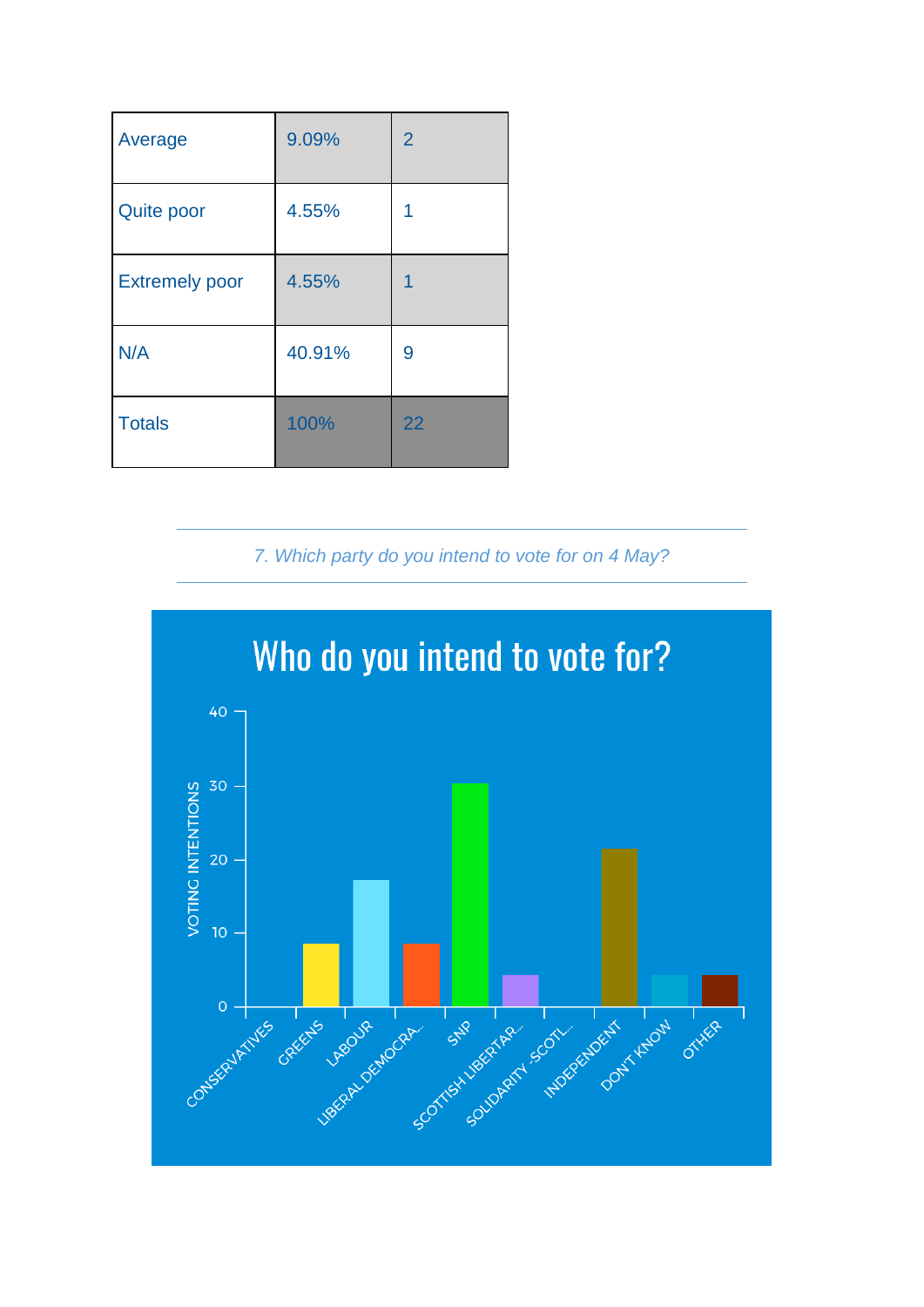### **First round**

Due to the interest generated about the hustings, particularly as this was a Fife-wide event, we decided to hold two sessions so we could we didn't exclude any of the parties or independent candidates that wanted to speak. Throughout the evening we had ten candidates in total speaking, five on each panel.



Speakers, from left to right:

**Craig Duncan (Solidarity) Lorna Ross (Greens) Judy Hamilton (Labour) Daniel Penman (Independent) David Ross (Conservative)**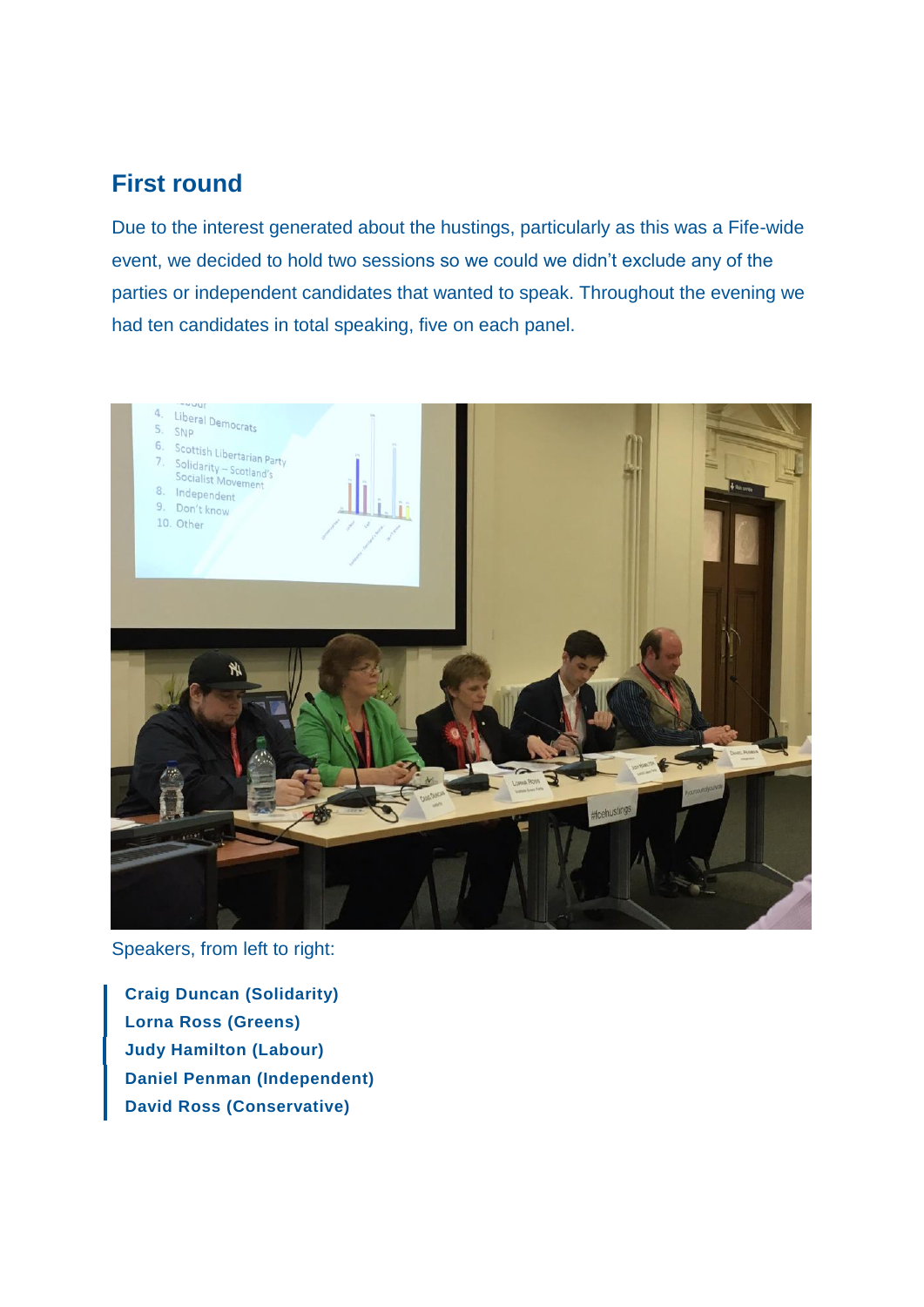The speakers were given two minutes to introduce themselves and their policies. This was followed by questions from the audience to the candidates. Over the course of the evening a huge variety of topics were covered. Some of the issues that were raised in the first session included:

- issue of diversity in politics (initially focused on gender split)
- pro and cons of quotas,
- pollution
- poverty and foodbank policy





Speakers from left to right:

**Calum Paul (Scottish Libertarian Party) Bill Brown (Independent) Neale Hanvey (Scottish National Party)**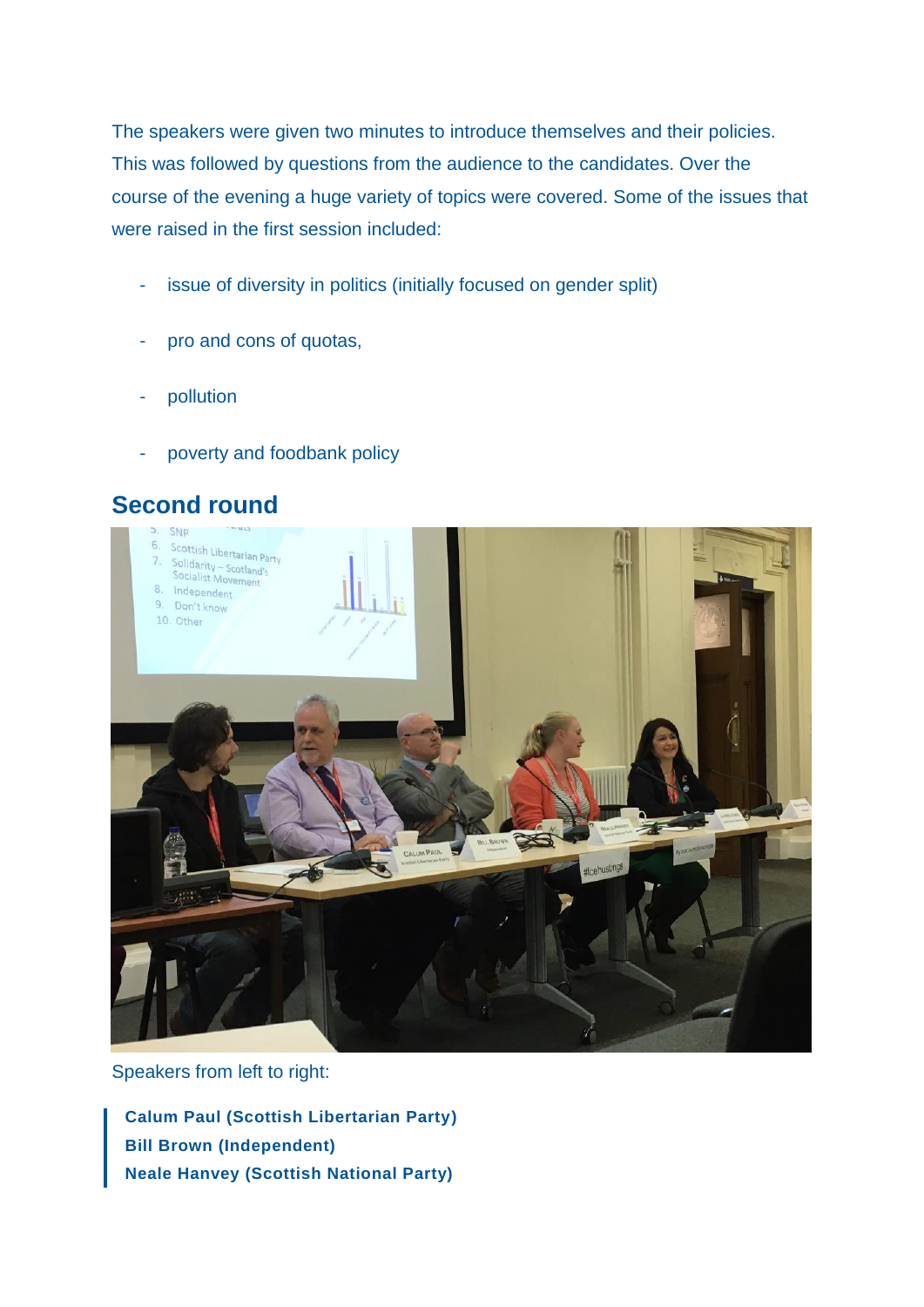**Lauren Jones (Liberal Democrat) Marie Penman (Independent)**

The topics covered in this session included:

- educational attainment
- school meals and the shame associated
- hate crime
- Strong question on the expenses and elitism of school trips

### **Exit Poll**

At the end of the session, we asked the audience: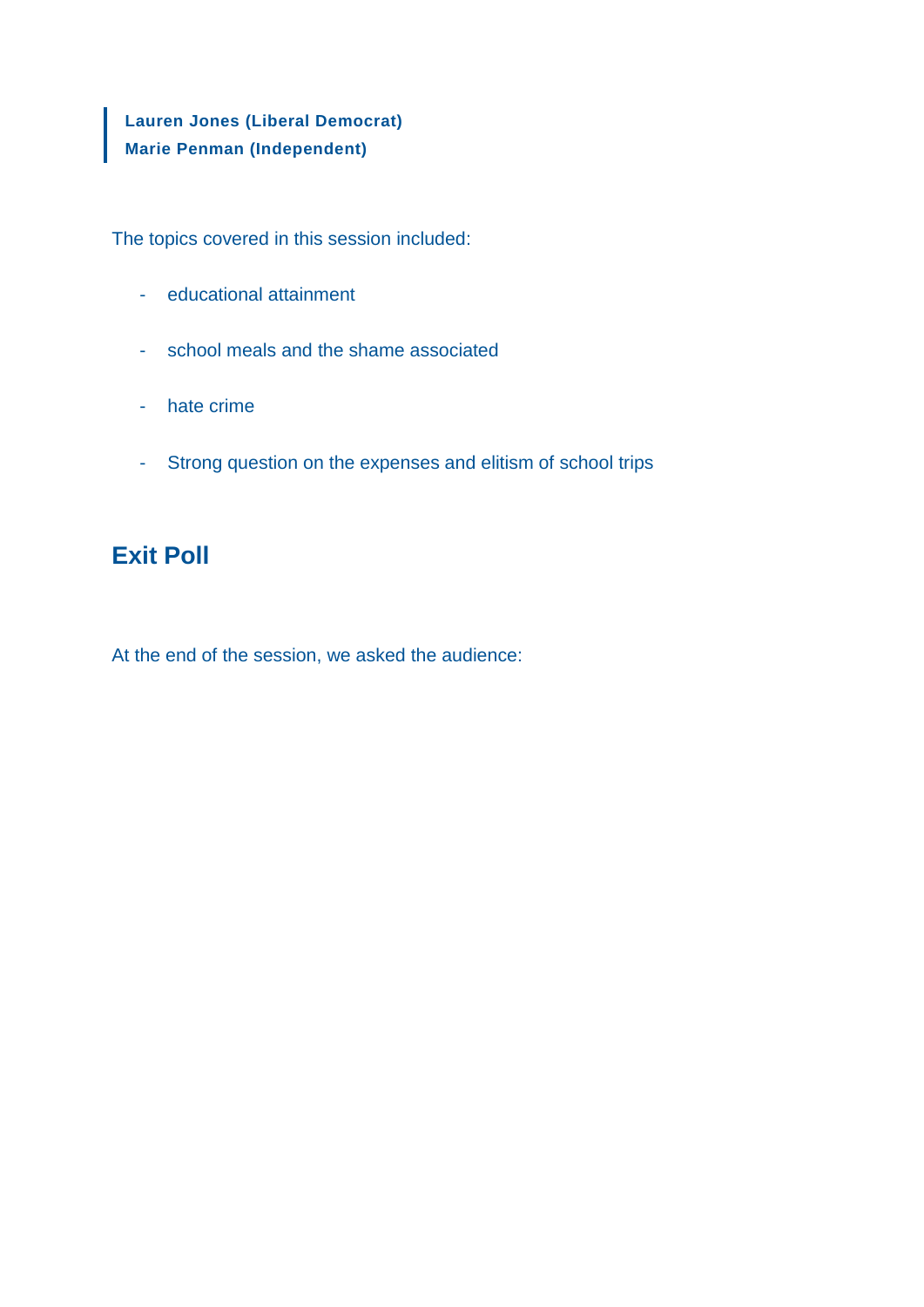

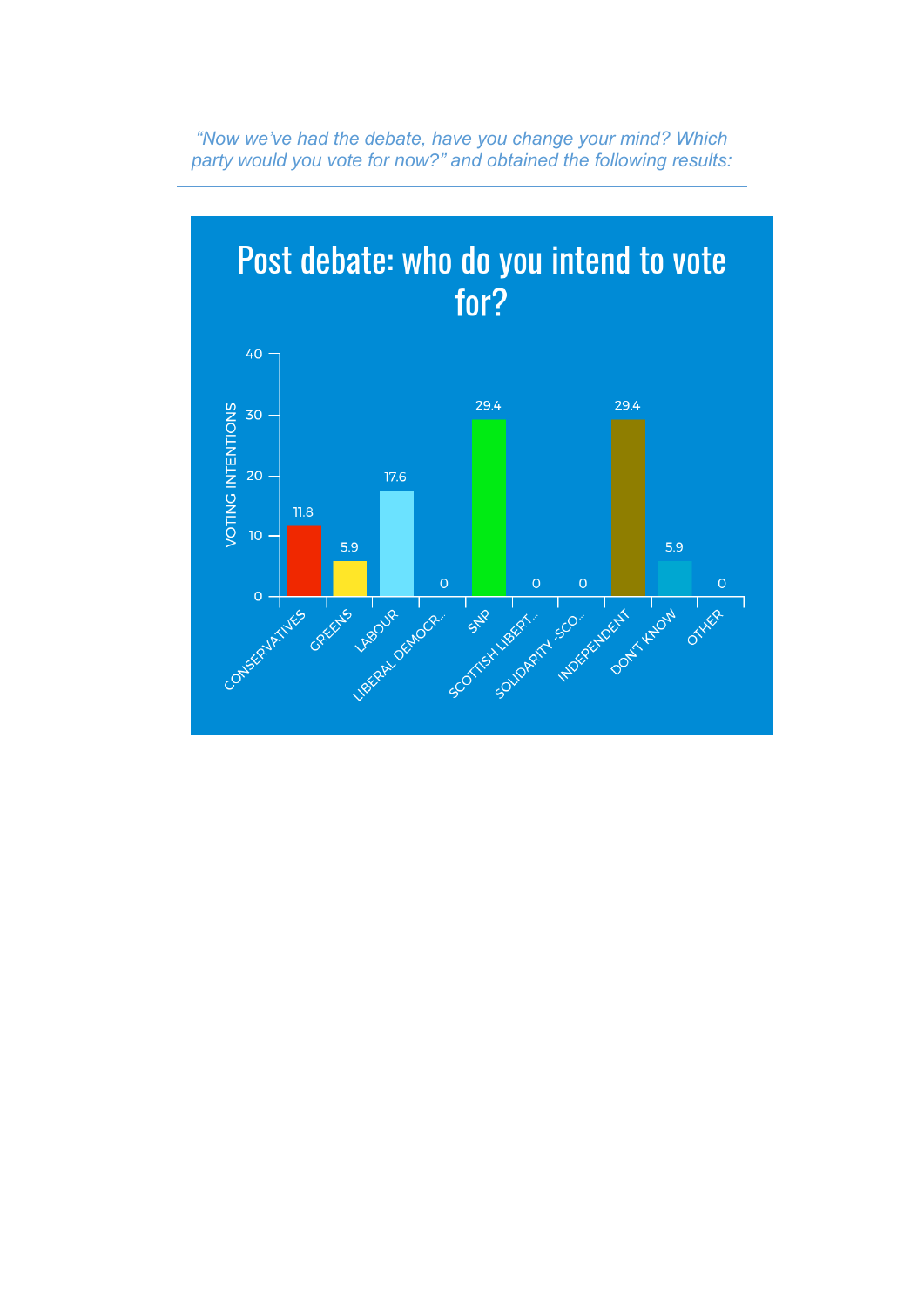# **Event Evaluation**

*How clear were the speakers, on a scale from 1 to 5 with 1 being excellent and 5 being very poor?* 

|                       | Responses      |                |
|-----------------------|----------------|----------------|
|                       | <b>Percent</b> | <b>Count</b>   |
| <b>Excellent</b>      | 45.45%         | 10             |
| Good                  | 40.91%         | 9              |
| Average               | 9.09%          | $\overline{2}$ |
| <b>Quite poor</b>     | 0%             | 0              |
| <b>Extremely poor</b> | 4.55%          | $\overline{1}$ |
| <b>Totals</b>         | 100%           | 22             |

### *Did you find the event informative?*

| Responses |       |
|-----------|-------|
| Percent   | Count |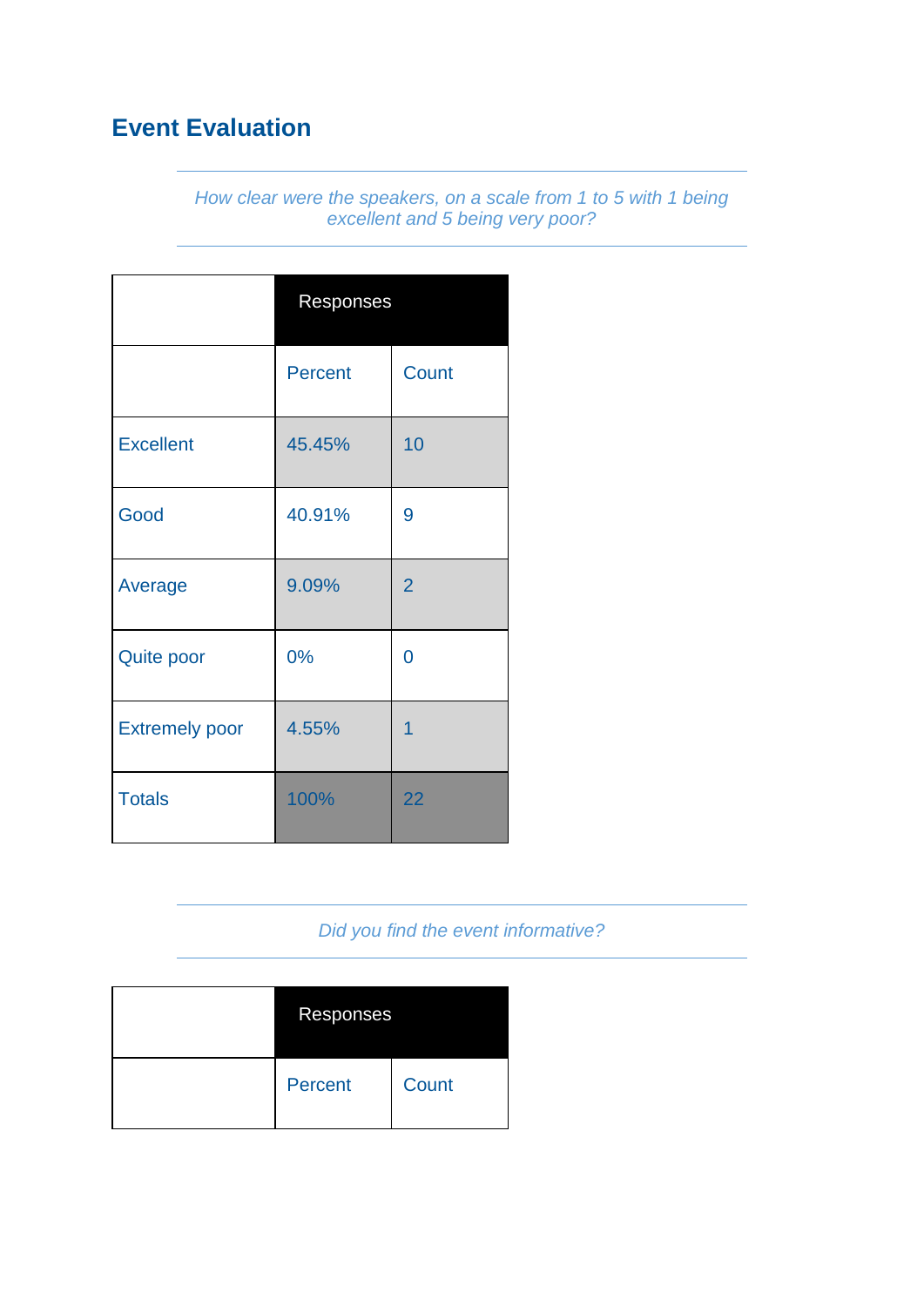| <b>Extremely</b> | 70%  | 14             |
|------------------|------|----------------|
| Quite            | 15%  | 3              |
| Not very         | 10%  | $\overline{2}$ |
| Not at all       | 5%   | 1              |
| <b>Totals</b>    | 100% | 20             |

## *How did you find the management of the event?*

|                                    | Responses      |                |
|------------------------------------|----------------|----------------|
|                                    | <b>Percent</b> | Count          |
| <b>Extremely well</b><br>organised | 39.13%         | 9              |
| <b>Well organised</b>              | 47.83%         | 11             |
| Average                            | 8.7%           | $\overline{2}$ |
| Poorly organised                   | 4.35%          | 1              |
| <b>Very badly</b><br>organised     | 0%             | 0              |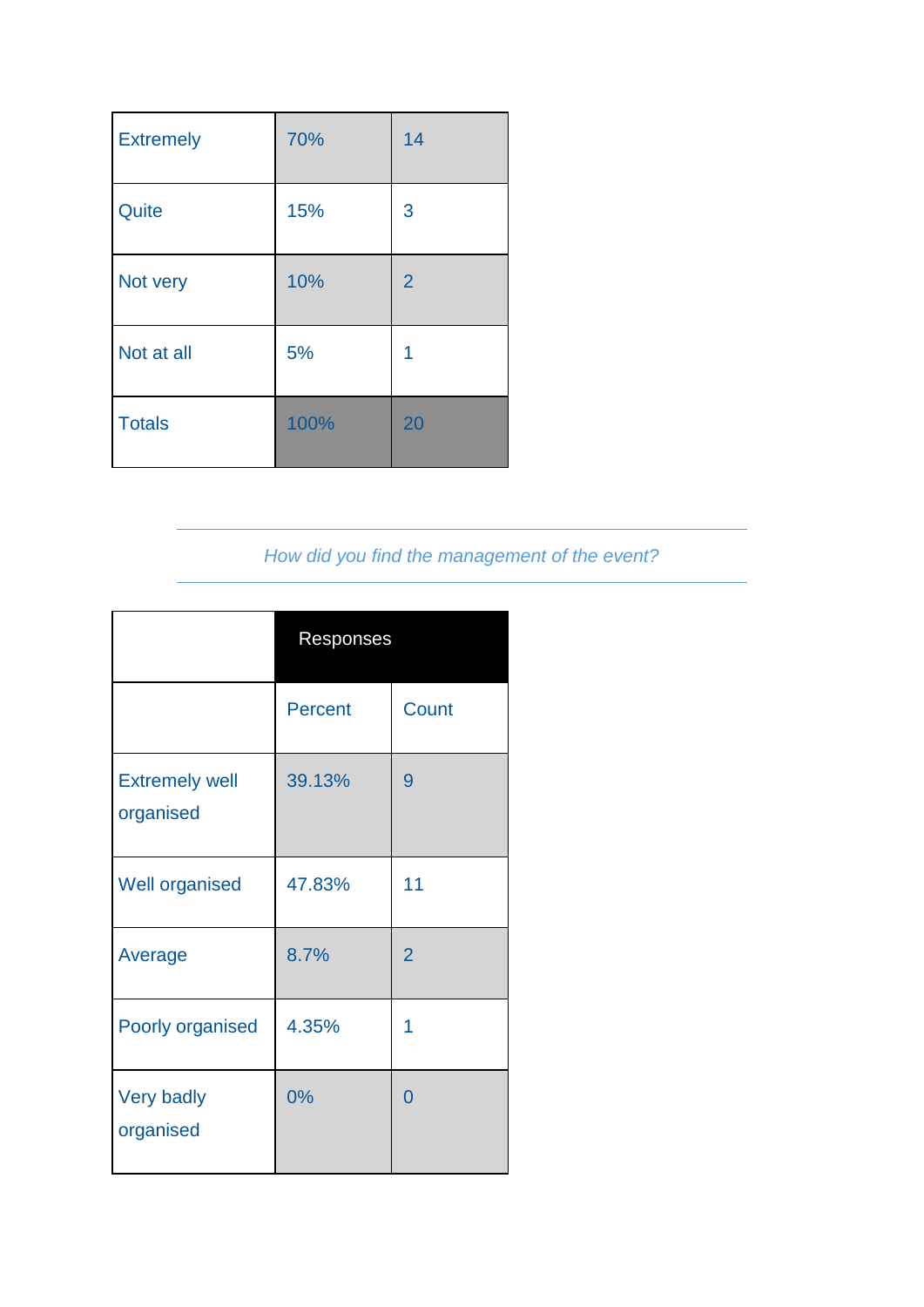| Totals | 100% | 23 |
|--------|------|----|
|        |      |    |

*Would you attend future events organised by FCE?* 

|               | Responses      |                |
|---------------|----------------|----------------|
|               | <b>Percent</b> | Count          |
| Yes           | 90.48%         | 19             |
| <b>No</b>     | 9.52%          | $\overline{2}$ |
| <b>Totals</b> | 100%           | 21             |

# **Keywords**

#equality #hustings #fcehustings #yourcouncilyourvote

# **Further Information**

More information about Inclusive Communication or other equality, diversity or inclusion matters, please contact Fife Centre for Equalities by email [info@centreforequalities.org.uk](mailto:info@centreforequalities.org.uk) or telephone 01529 645 310.